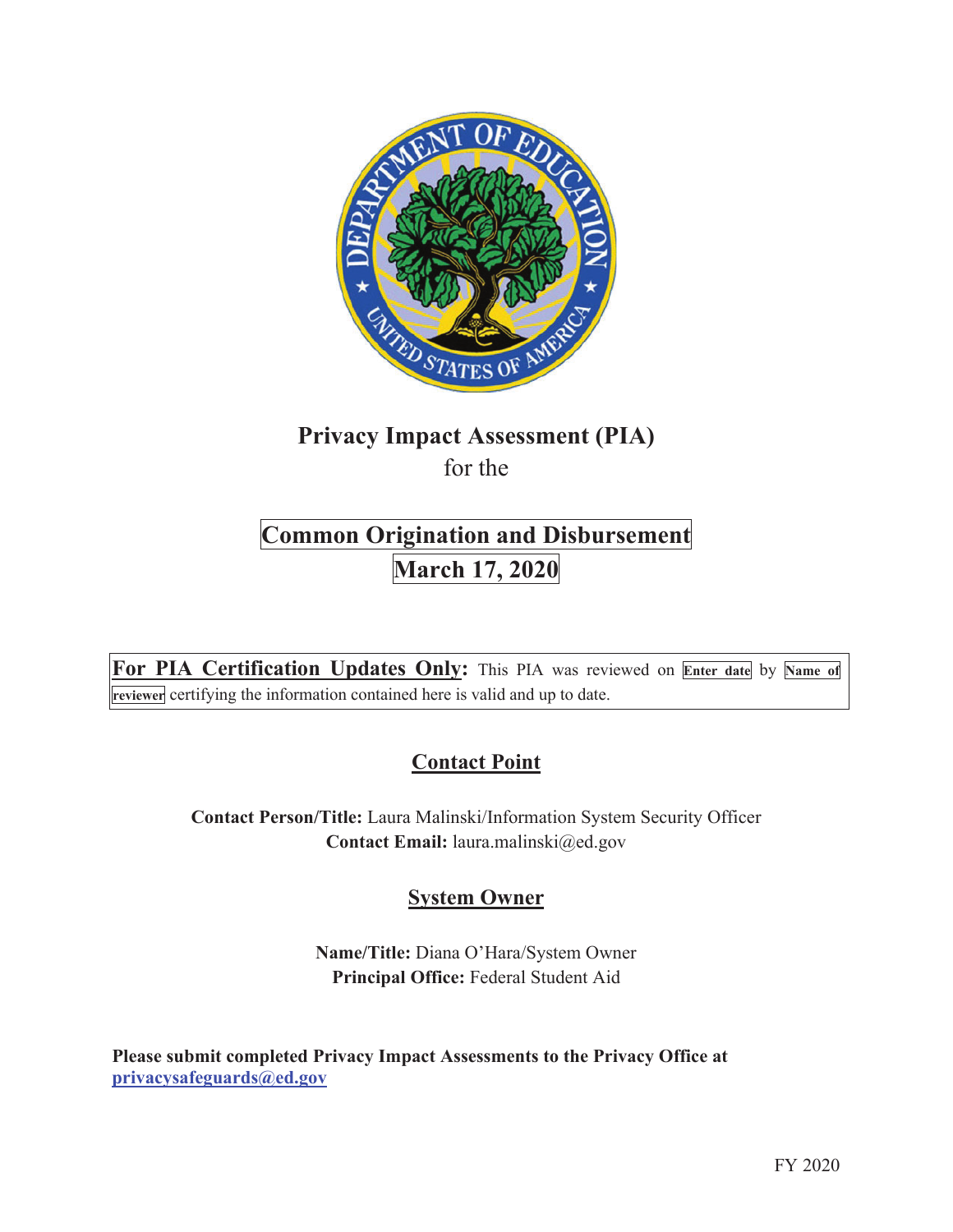*Please complete this Privacy Impact Assessment (PIA) on how personally identifiable information (PII) is collected, stored, protected, shared, and managed electronically by your system. You may wish to consult with your ISSO in completing this document. If a question does not apply to your system, please answer with N/A.*

#### **1. Introduction**

**1.1.** Describe the system including the name, acronym, and a brief description of the program or purpose for the system.

The Common Origination and Disbursement (COD) system processes Federal financial aid programs for Title IV schools for the U.S. Department of Education, Office of Federal Student Aid (FSA). The COD processing system initiates, tracks and disburses funds to eligible students and schools and contains records of individuals who apply for a Federal grant or loan under one of the programs authorized under title IV of the HEA, including:

- Pell Grant
- Iraq and Afghanistan Service Grant (IASG)
- Direct Loan (Federal Direct Stafford/Ford Loans; Federal Direct Unsubsidized Stafford/Ford Loans; Federal Direct PLUS Loans; Federal Direct Consolidation Loans)
- Teacher Education Assistance for College and Higher Education Grant (TEACH)
- Federal Perkins Loans Program
- National SMART Grant Program
- Federal Family Education Loan (FFEL) Program
- Federal Insured Student Loan (FISL) Program
- Auxiliary Loans to Assist Students (ALAS) Program
- Health Professions Student Loan (HPSL) Program
- Health Education Assistance Loan (HEAL) Program

In addition, the COD system provides the financial management, program management and communication functions for the Campus Based programs, including Federal Perkins Loan, Federal Work-Study and the Federal Supplemental Educational Opportunity Grant. The COD application standardizes school participation in various financial aid programs by combining the screens for the individual financial aid programs and creating one single process for schools to obtain financial aid for their students. COD also supports FSA' s objective of achieving an enterprise-wide solution that provides real-time data to students, schools, and financial partners via web portals.

Using the applicant-level information along with data regarding school and program eligibility, schools access the system and build student awards (Grants and Loans) based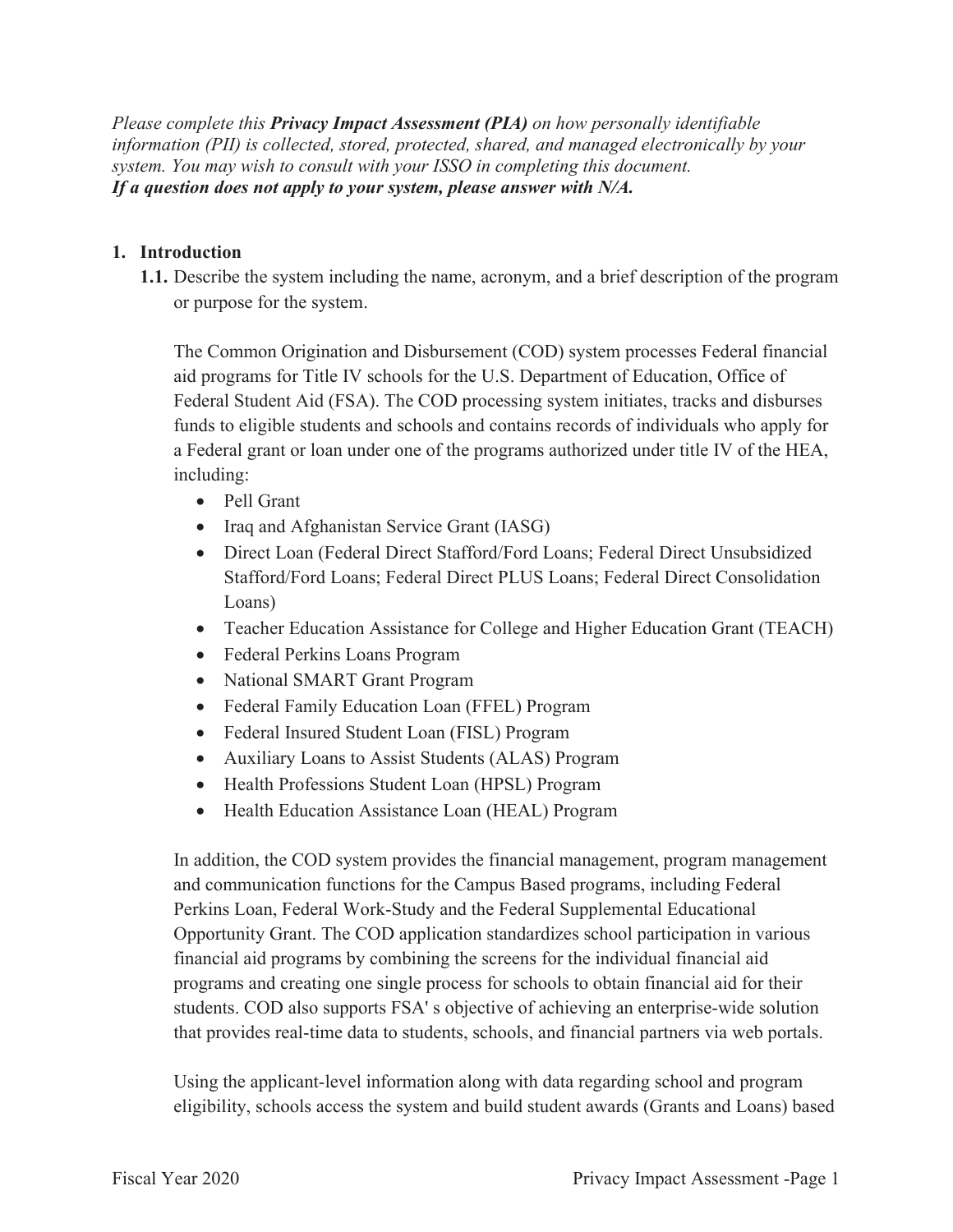on criteria established by the United States Congress and Federal Student Aid. Once the awards are submitted, COD processes these transactions, posts down-stream effects to the appropriate interface partners and creates reports for FSA and schools.

**1.2.** Describe the purpose for which the personally identifiable information  $(PII)^{1}$  is collected, used, maintained or shared.

The PII contained in this system is used for the following purposes:

- To determine recipient eligibility and benefits for Federal grant or loan programs;
- To store electronic data that support the existence of a legal obligation to repay funds disbursed under Federal grant or loan programs;
- To identify whether an individual may have received a Federal grant or loan at more than one educational institution for the same enrollment period or exceeded the annual award limits in violation of program regulations;
- To identify an individual who completed a Special Direct Consolidation opportunity application and promissory note; counseling for Direct Loan and TEACH Grant programs; an electronic request to repay a Direct Loan under an income-based or income contingent (hereafter "income-driven") repayment plan; or the electronic Federal Direct Consolidation Loan Application and Promissory Note;
- To track the level of study, Classification of Instructional Program (CIP) code (field of study), and educational program length to limit eligibility for Direct Subsidized Loans, to enable Federal Loan Servicers to determine the periods for which a borrower will be responsible for the accruing interest on outstanding Direct Subsidized Loans, and to track student enrollments by educational program for purposes of determining educational program outcomes, including using that information to obtain average earnings of students by educational program from another Federal agency.
- To enable an institution of higher education to reconcile, on an aggregate and recipient-level basis, the amount of Federal grant and Direct Loan funds that an institution received with disbursements it made to, or on behalf of, eligible students; and to request on-line credit checks to determine the credit worthiness of a borrower for Federal Loans;
- To assist an institution of higher education, a software vendor, or a third-party servicer with questions about a Federal grant or loan;
- To assist an institution of higher education with student loan default prevention;

<sup>&</sup>lt;sup>1</sup> The term "personally identifiable information" refers to information which can be used to distinguish or trace an individual's identity, such as their name, social security number, biometric records, etc. alone, or when combined with other personal or identifying information which is linked or linkable to a specific individual, such as date and place of birth, mother's maiden name, etc. OMB Circular A-130, page 33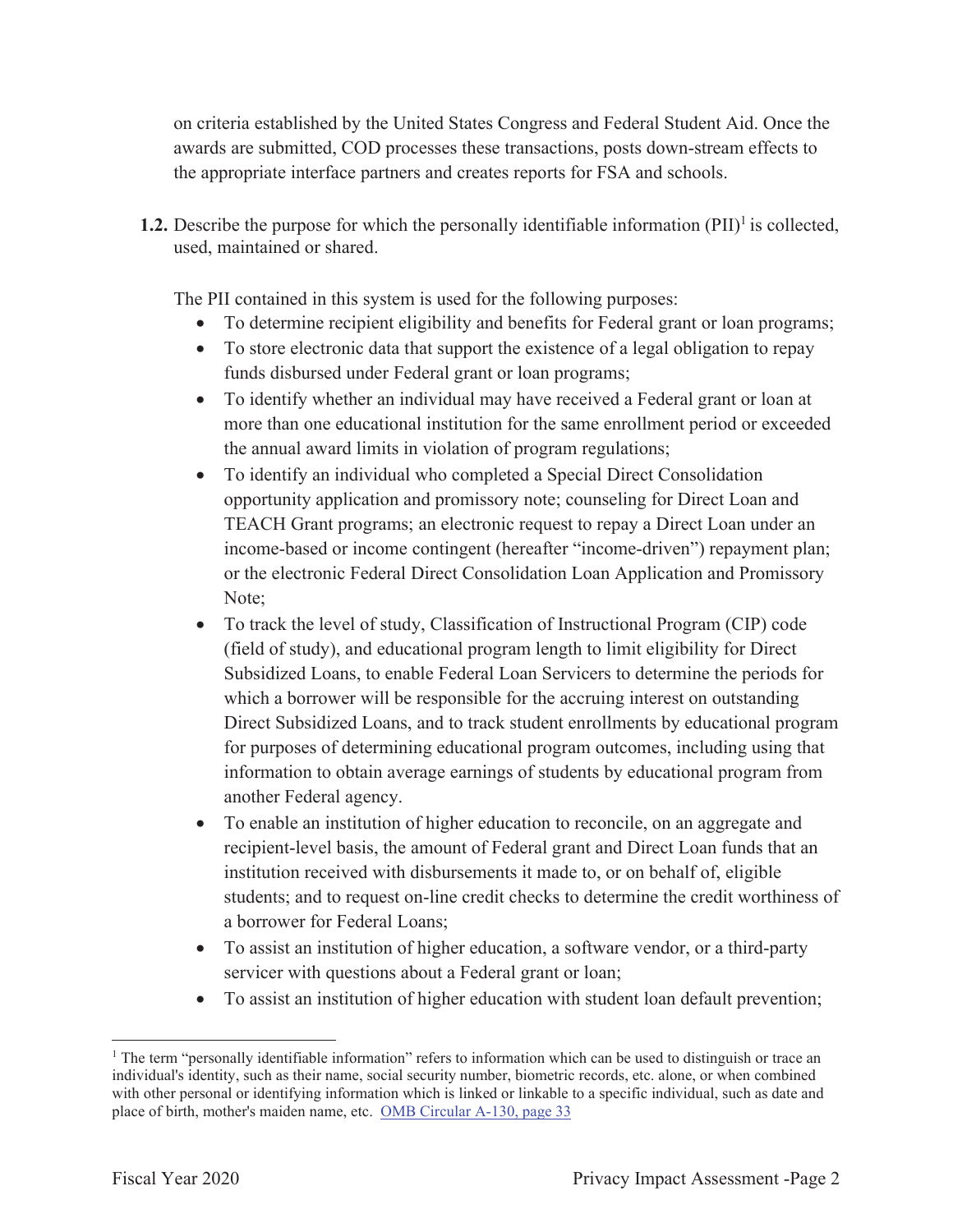- To reconcile school cash drawdowns from the U.S. Department of the Treasury to institutions of higher education reported disbursements and to ensure the respective institutions of higher education receive the appropriate amount of dollars during the respective time period.
- **1.3.** Is this a new system, or one that is currently in operation?

# Currently Operating System

**1.4.** Is this PIA new, or is it updating a previous version?

# Updated PIA

**1.5.** Is the system operated by the agency or by a contractor?

# Contractor

- **1.5.1.** If the system is operated by a contractor, does the contract or other acquisitionrelated documents include privacy requirements?
	- $\Box$ N/A

Yes

# **2. Legal Authorities and Other Requirements**  *If you are unsure of your legal authority, please contact your program attorney.*

- **2.1.** What specific legal authorities and/or agreements permit and regulate the collection and use of data by the system? Please include name and citation of the authority.
	- The Higher Education Act of 1965 (HEA), as Amended, section 441 and 461 Title IV, section 401;
	- Executive Order 13478—Amendments to Executive Order 9397 Relating to Federal Agency Use of Social Security Numbers;
	- 31 U.S.C 7701, Taxpayer Identifying Number

# **SORN**

**2.2.** Is the information in this system retrieved by an individual's name or personal identifier such as a Social Security Number or other identification?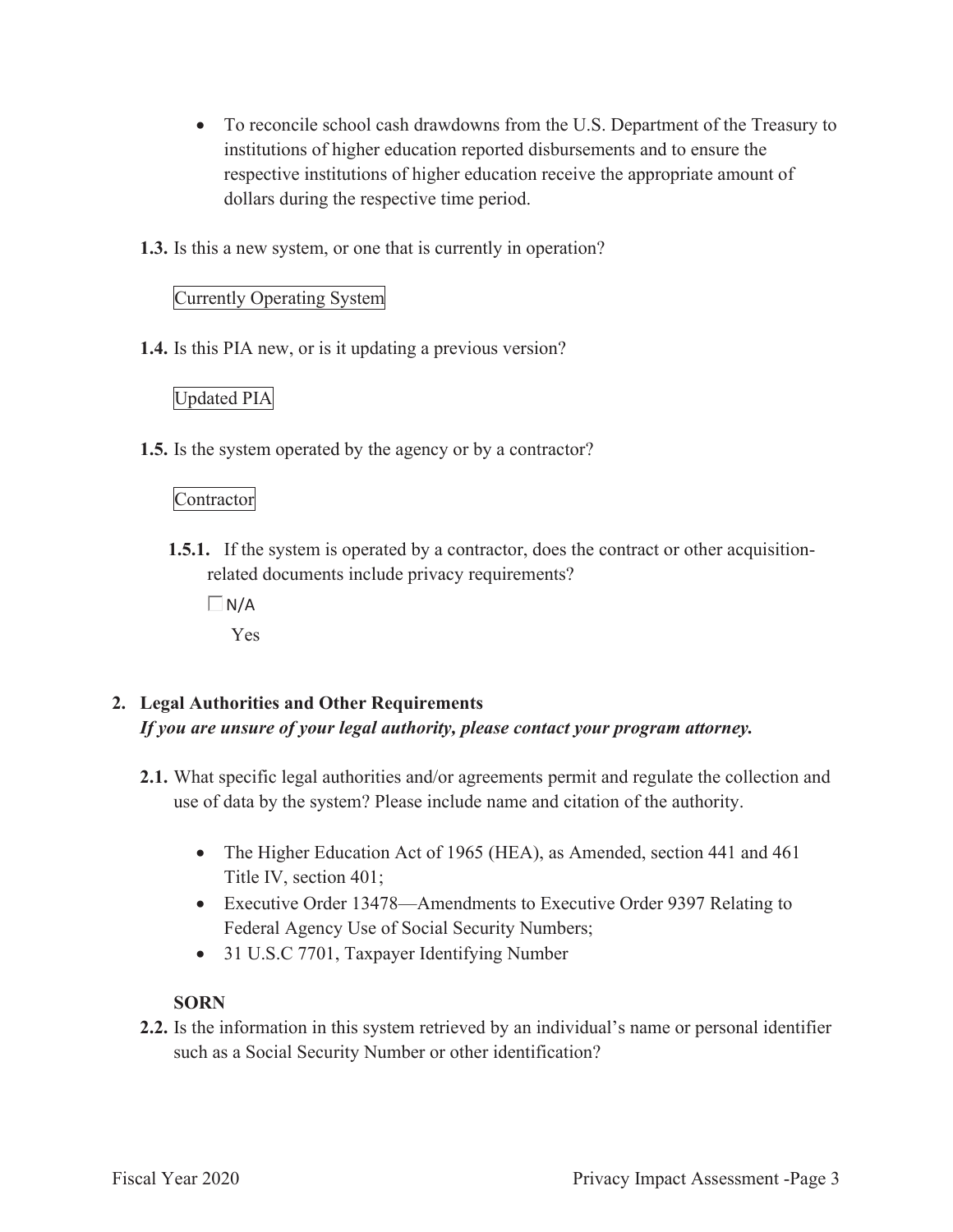Yes

**2.2.1.** If the above answer is **YES,** this system will need to be covered by Privacy Act System of Records Notice(s)  $(SORN(s))$ .<sup>2</sup> Please provide the SORN name, number, Federal Register citation and link, or indicate that a SORN is in progress.

 $\Box$  N/A

Common Origination and Disbursement (COD) System (18-11-02) was last published in the Federal Register on August 16, 2019 at 84 FR 41979-41987. https://www.federalregister.gov/documents/2019/08/16/2019-17615/privacy-act-of-1974-system-of-records

**2.2.2.** If the above answer is **NO**, explain why a SORN was not necessary. For example, the information is not retrieved by an identifier, the information is not maintained in a system of records, or the information is not maintained by the Department, etc.

 $\overline{M}$  N/A Click here to enter text.

# **Records Management**

**If you do not know your records schedule, please consult with your records liaison or send an email to RMHelp@ed.gov**

**2.3.** What is the records retention schedule approved by National Archives and Records Administration (NARA) for the records contained in this system? Please provide all relevant NARA schedule numbers and disposition instructions.

The Common Origination and Disbursement will follow the "FSA Application, Origination, and Disbursement Records" records schedule. Schedule Locator No: 072 Approved Date: 04/14/2014 Title: FSA Application, Origination, and Disbursement Records NARA DISPOSITION AUTHORITY: DAA-0441-2013-0002

**2.4.** Is the PII contained in this system disposed of appropriately, and in accordance with the timelines in the records disposition schedule?

<sup>&</sup>lt;sup>2</sup> A System of Records Notice (SORN) is a formal notice to the public that identifies the purpose for which PII is collected, from whom and what type of PII is collected, how the PII is shared externally (routine uses), and how to access and correct any PII maintained by ED. https://connected.ed.gov/om/Documents/SORN-Process.pdf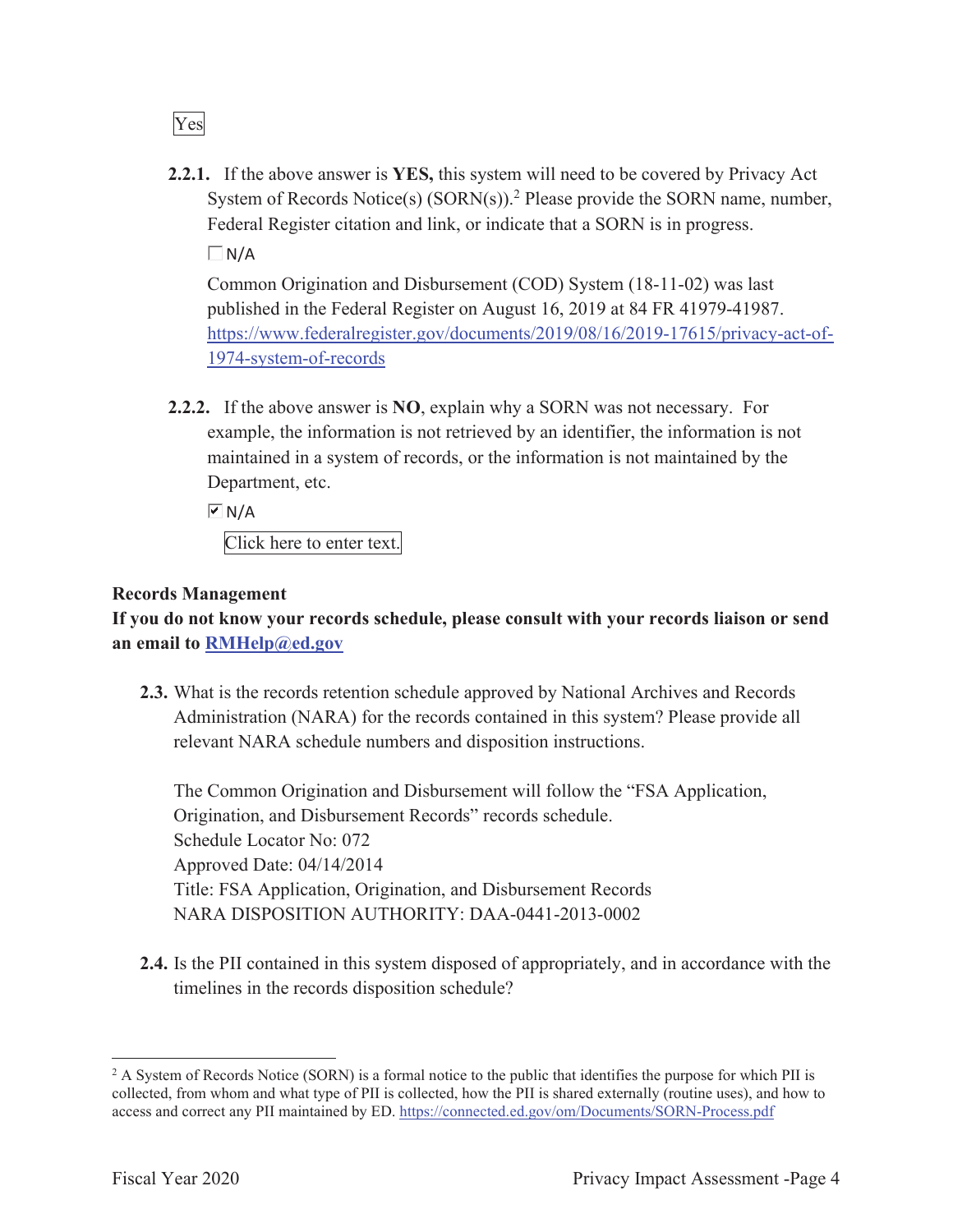Yes

# **3. Characterization and Use of Information**

# **Collection**

**3.1.** List the specific PII elements (e.g., name, email, address, phone number, date of birth, Social Security, etc.) that the system collects, uses, disseminates, or maintains.

The COD system receives:

- Full name
- Social Security Number
- Student Loan account number
- Driver license number and issuing state
- Citizenship status
- Date of Birth
- Contact Information
	- Home address (current address); home, work, alternate, mobile telephone numbers; email address
- Household Information
	- Family size, dependency status, marital status, spousal identifiers, estimated family contribution
- Financial Information
	- **IRS** Data for Income Based Repayments, (adjusted gross income, tax filing status and year, and exemptions), yearly income, credit report information
- Employment Information
	- Name, Employer Identification Number, Address, Phone, Website, Begin  $\&$ End Date of employment
- Loan/Grant Information
	- Dollar amount, payment milestones from origination through final payment, Promissory Note information
- Eligibility Information
	- Level of study, CIP code (field of study), length of educational program
- **3.2.** Does the system collect only the minimum amount required to achieve the purpose stated in Question 1.2?

Yes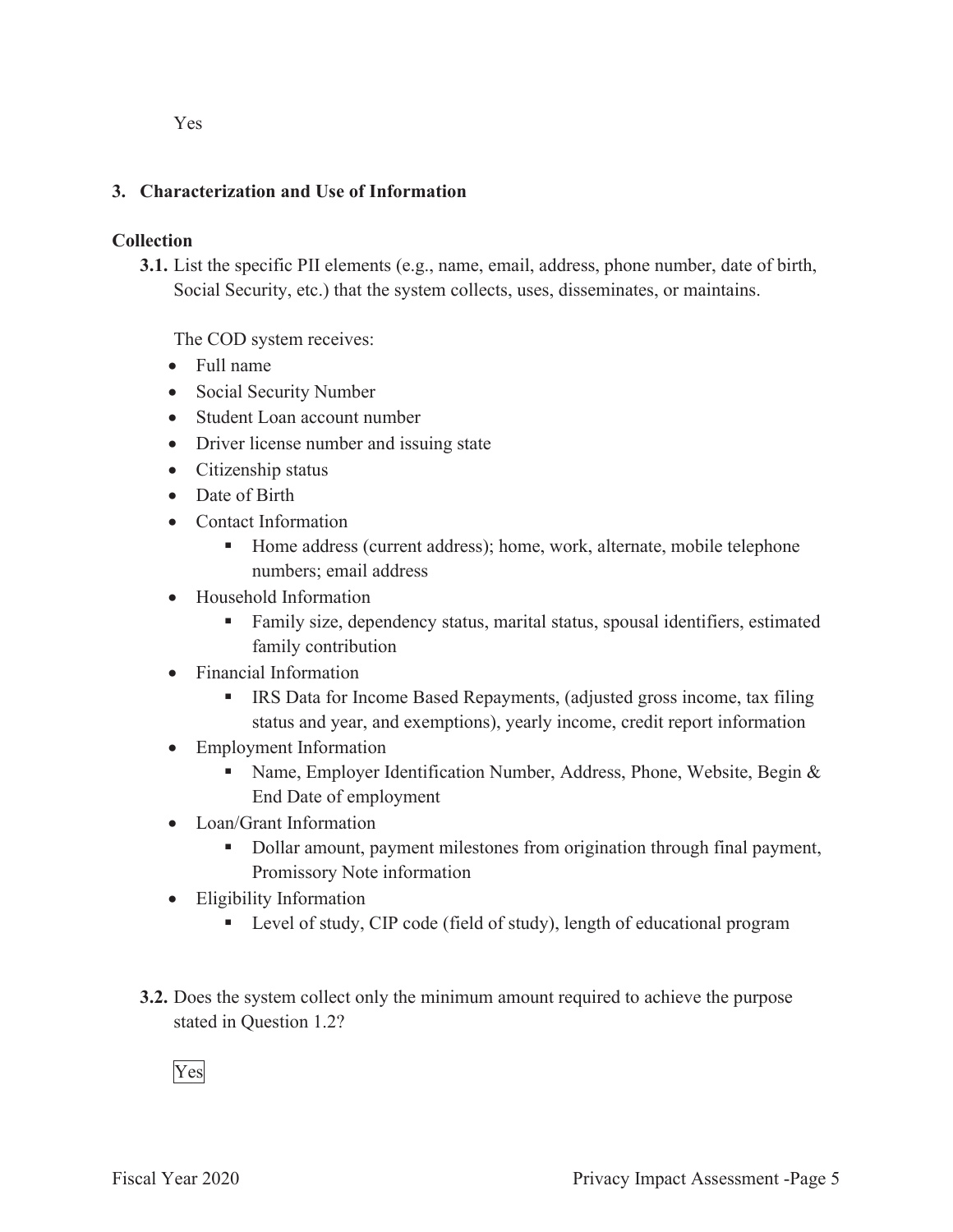**3.3.** What are the sources of PII collected (e.g., individual, school, another agency, commercial sources, etc.)?

COD primarily receives PII from the following FSA systems. For more information on these systems, please refer to their individual PIAs and SORNs:

- The Central Processing System (CPS)/studentaid.ed.gov
- The National Student Loan Data System (NSLDS)
- The Postsecondary Education Participants System (PEPS)
- The Common Services for Borrowers System (CSB)/Title IV Additional Servicers and Not for Profit Collection Agencies
- Student Aid Internet Gateway (SAIG)
- Debt Management Collection System (DMCS)
- Digital Customer Care (DCC)

These systems directly obtain records from the individual or from institutions of higher education. For Direct Loan PLUS loans, COD also receives credit check information from credit bureaus.

Additionally, COD may obtain PII directly from individuals.

**3.4.** How is the PII collected from the stated sources listed in Question 3.3 (e.g., paper form, web page, database, etc.)?

The information is collected via:

- Electronic transmission of bulk file transfers from the FSA systems listed abo ve
- Studentaid.ed.gov for borrower facing interactions
- Phone calls, chat, and other forms of correspondence with customer service agents through the Digital Customer Care platform
- Electronic transmission from credit bureaus
- **3.5.** How is the PII validated or confirmed to ensure the integrity of the information collected?<sup>3</sup> Is there a frequency at which there are continuous checks to ensure the PII remains valid and accurate?

The information is validated initially at the source systems that provide PII to COD. PII is additionally validated via recipient-initiated communication with customer service

<sup>&</sup>lt;sup>3</sup> Examples include restricted form filling, account verification, editing and validating information as it's collected, and communication with the individual whose information it is.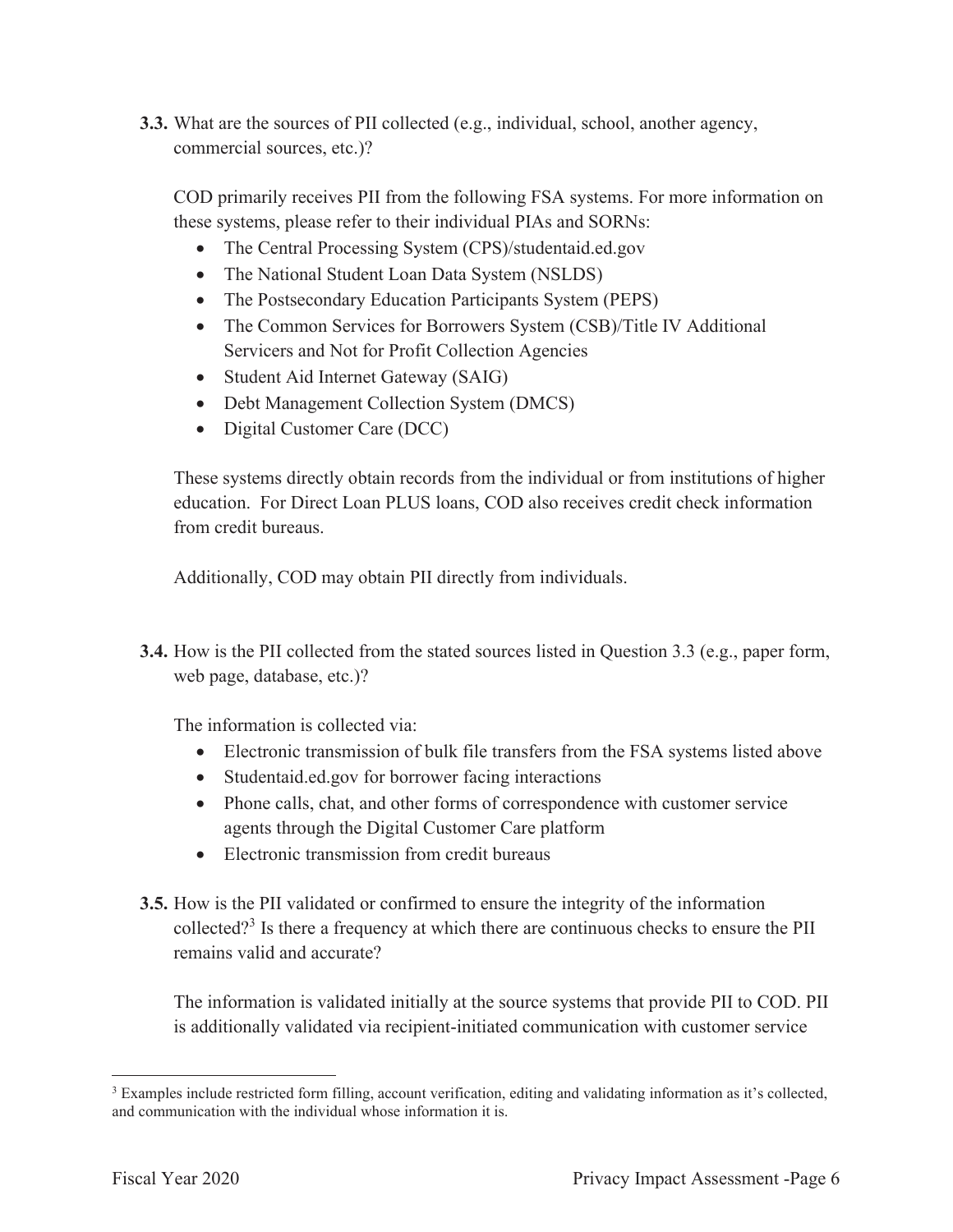agents, verification between internal databases within systems, and data exchange with external trading partner databases such as:

- Credit Bureaus
- Loan Servicers
- Directory Assistance
- Educational Institutions

#### **Use**

**3.6.** Describe how the PII is used to achieve the purpose stated in Question 1.2 above.

COD uses this student-level detail to book loans, account for awarded grants and to enable the Department to reconcile school cash drawdowns from the Treasury to individual student disbursements. This information is used to ensure the respective schools receive the appropriate amount of financial aid dollars for their students during the respective time periods.

**3.7.** Is the system using PII for testing/researching new applications or information systems prior to deployment or for training employees?

# No

**3.7.1.** If the above answer is **YES,** what controls are in place to minimize the risk and protect the data?

 $\overline{M}$  N/A

Click here to enter text.

#### **Social Security Numbers**

*It is the Department's Policy that, in order to collect Social Security Numbers, the System Owner must state the collection is: 1) authorized by law, 2) necessary for an agency purpose, and 3) there is no reasonable alternative.* 

**3.8.** Does the system collect Social Security Numbers? Note that if the system maintains Social Security Numbers but does not explicitly collect them, answer 3.8.1 to address the purpose for maintaining them.

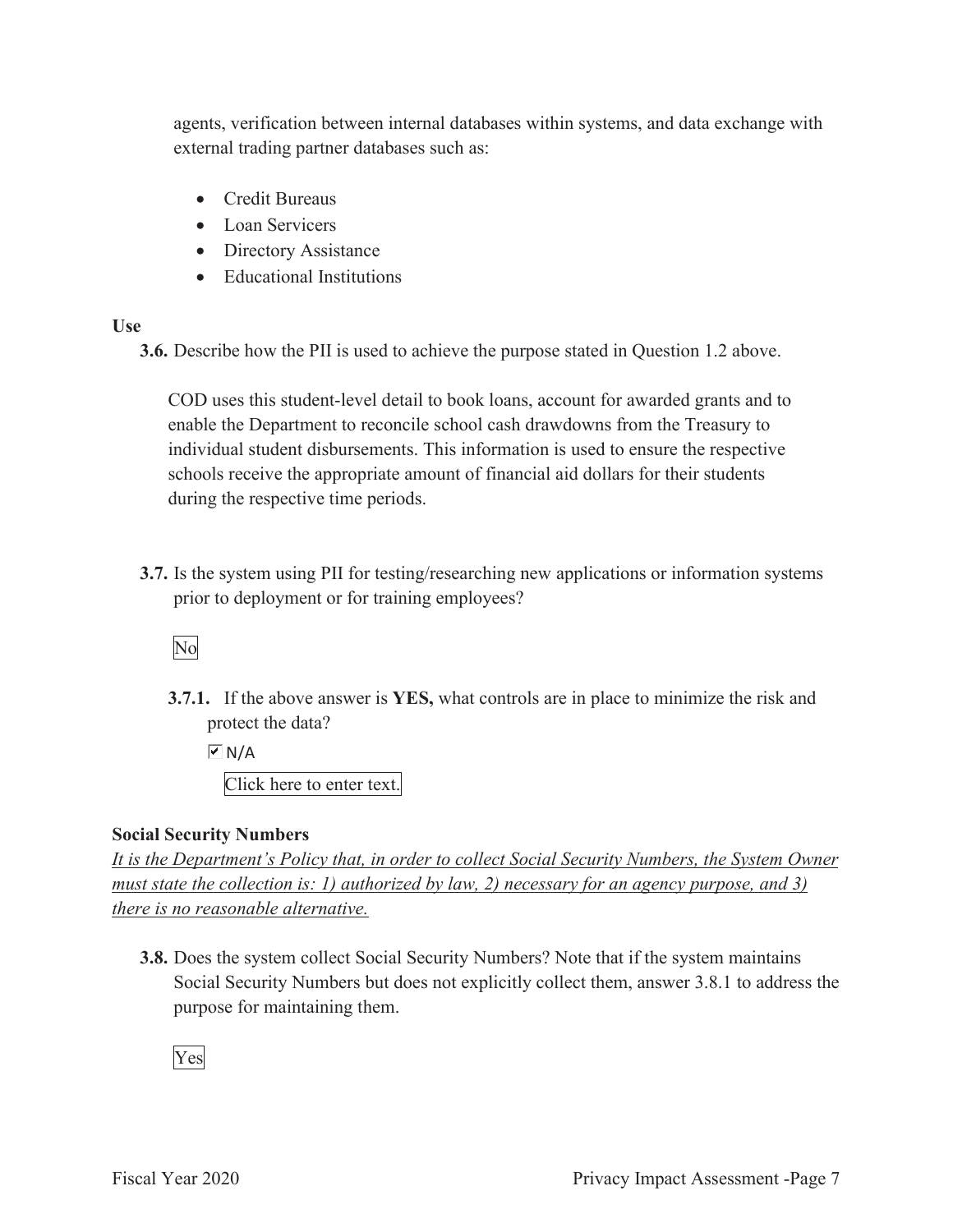**3.8.1.** If the above answer is **YES**, explain the purpose for its collection, and how the SSN will be used.

 $\Box$ N/A

The SSN is the unique identifier for title IV, HEA programs and is required by program participants and their trading partners to satisfy borrower identification, borrower eligibility, loan servicing, and loan status reporting requirements under law and regulations. The SSN is the required identifier for numerous business processes.

**3.8.2.** Specify any alternatives considered in the collection of SSNs and why the alternatives were not selected.

 $\Box$ N/A

To the extent possible, COD employs the use of other unique identifiers in lieu of the SSN, such as account numbers, but the SSN is the required identifier for numerous business processes. Trading partners including the Internal Revenue Service for use of the Data Retrieval Tool, institutions of higher education, credit bureaus, lenders and servicers utilize the SSN as a primary identifier.

#### **4. Notice**

**4.1.** How does the system provide individuals with notice about the collection of PII prior to its collection (e.g., direct notice, such as a Privacy Act Statement (if applicable) or public notice, such as a SORN, PIA,)? If notice is not provided, explain why not.

COD provides notice to individuals directly accessing its website.:

COD also provides a Privacy Act Notice with all their disclosure statement correspondence, borrower acceptance letters and endorser packages. In addition, there is a link to the privacy policy on the Student Loans webpage, which is the student facing portion of the system of record providing additional notice on the handling of PII.

**4.2.** Provide the text of the notice or the link to the webpage where the notice is posted if notice is provided other than by SORN or PIA.

 $\Box N/A$ 

https://cod.ed.gov/cod/Privacy https://studentaid.gov/notices/privacy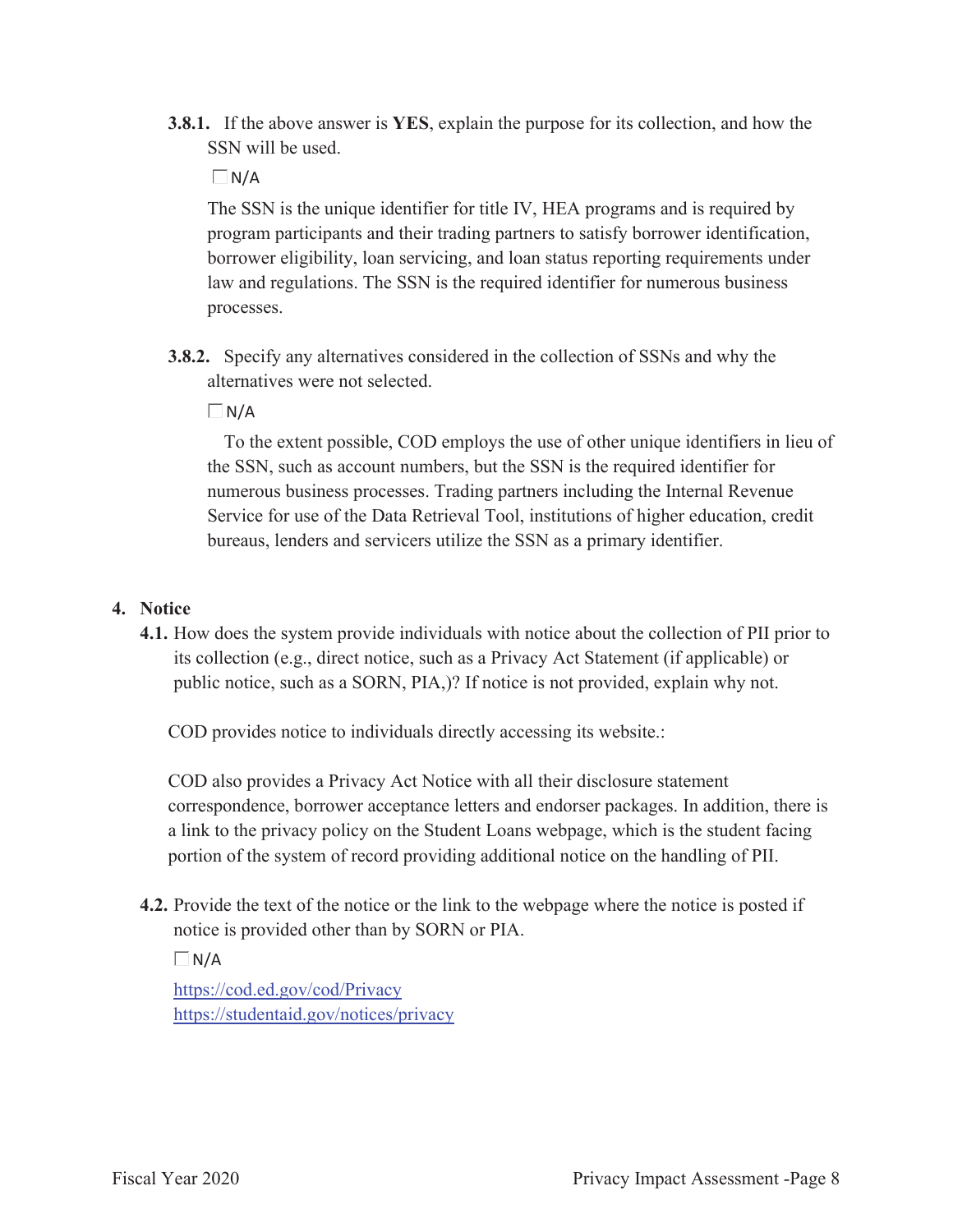**4.3.** What opportunities are available for individuals to consent to uses (including new uses of previously collected PII), decline to provide PII, or opt out of the project?

Providing information is voluntary however COD is a part of the Student Aid Lifecycle and individuals do not have the ability to specifically decline to provide information or opt out of their information being maintained in COD. Opportunities to decline to provide PII or opt out are at the initial point of collection.

**4.4.** Is the notice referenced in Question 4.1 reviewed and revised when there are changes in the practice, policy, or activities that affect the PII and privacy to ensure that individuals are aware of and can consent to, where feasible, these changes?

Yes

#### **5. Information Sharing and Disclosures**

#### **Internal**

**5.1.** Will PII be shared internally with other ED principal offices? If the answer is **NO**, please skip to Question 5.4.



**5.2.** What PII will be shared and with whom?

 $\Box$  N/A

COD will share PII associated with the Master Promissory Notes with the Department's Office of Inspector General (OIG).

**5.3.** What is the purpose for sharing the specified PII with the specified internal organizations?

 $\sqrt{M}$  N/A

Information is shared with OIG to conduct audits.

#### **External**

**5.4.** Will the PII contained in the system be shared with external entities (e.g. another agency, school district, the public, etc.)? If the answer is **NO**, please skip to Question 6.1.

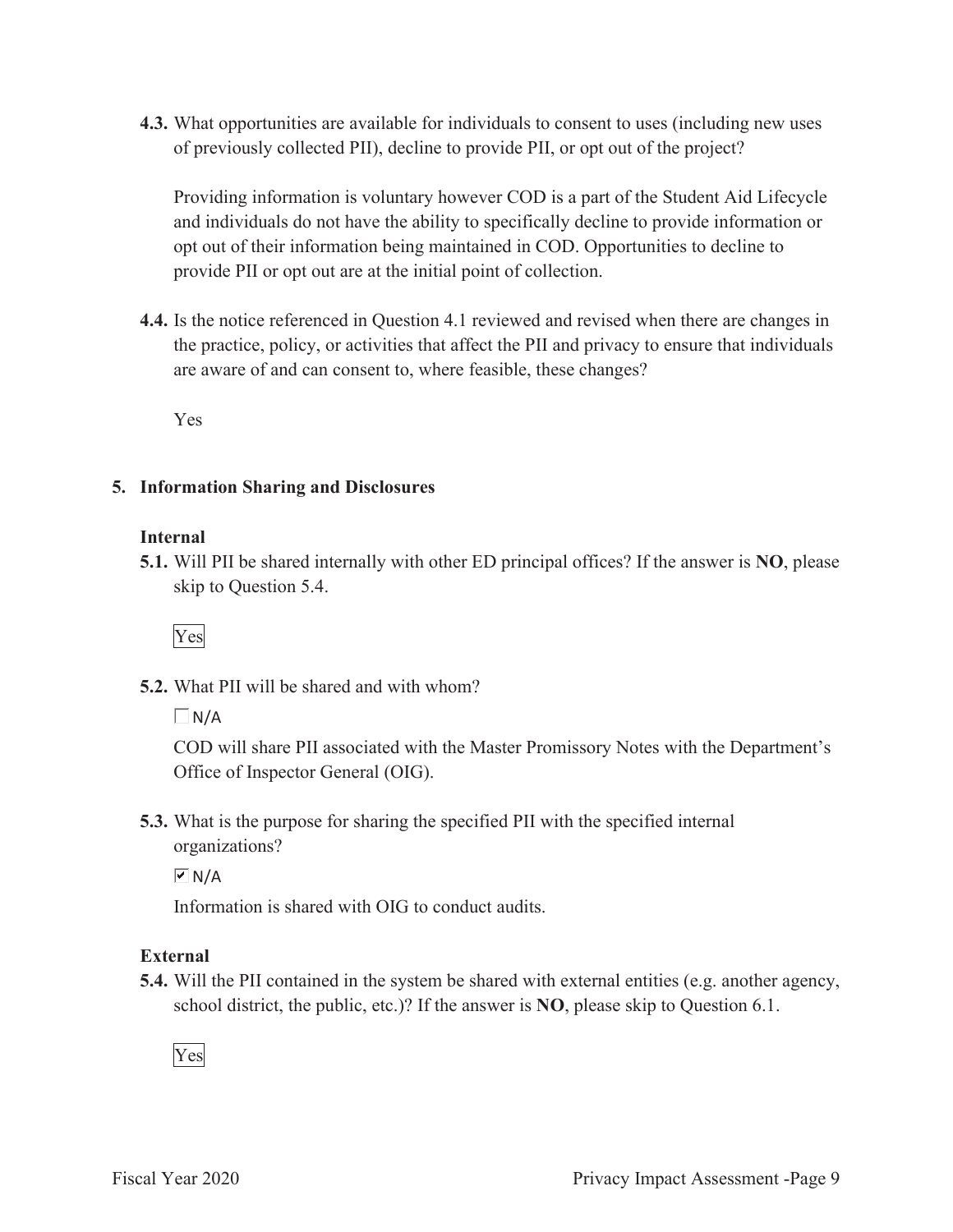- **5.5.** What PII will be shared and with whom? List programmatic disclosures only.<sup>4</sup> **Note: If you are sharing Social Security Numbers externally, please specify to whom and for what purpose**.
	- $\Box$ N/A

COD shares borrower name and SSN with loan servicers and name, SSN, date of birth, address and phone number with credit bureaus. Additionally, through the use of the Data Retrieval Tool, COD will share name, SSN, and date of birth with the IRS.

PII may also be disclosed to institutions of higher education; financial institutions; guaranty agencies; software vendors; third party servicers; and Federal, State, tribal or local agencies. More information can be found in the SORN referenced in 2.2.1.

**5.6.** What is the purpose for sharing the PII with the specified external entities?

 $\Box$ N/A

PII is shared with loan servicers in order to ensure borrowers loans are serviced.

PII is shared with credit bureaus in order to perform credit checks on a parent or borrowers during the processing of Direct Loan PLUS Loans.

PII is shared with the IRS in order to authenticate a borrower to access their most recent tax information.

Finally, PII may be disclosed pursuant to one of the following programmatic disclosures as published in the SORN referenced in 2.2.1:

- To verify the identity of the recipient involved or the accuracy of the record, or to assist with the determination of program eligibility and benefits such as identify whether an individual may have received a title IV, HEA Federal grant or loan at more than one institution of higher education for the same enrollment period or may have exceeded the annual award limits under the title IV, HEA Federal grant or Direct Loan programs in violation of title IV, HEA regulations;
- To store electronic data that supports the existence of a legal obligation to repay funds disbursed under title IV, HEA programs, including documentation such as promissory notes and other agreements;
- To enable institutions of higher education to reconcile, on an aggregate and recipient-level basis, the amount of title IV, HEA Federal grant and Direct Loan

<sup>4</sup> If this information is covered by Privacy Act System of Records Notice (SORN) please list only relevant programmatic disclosures listed under the Routine Uses section.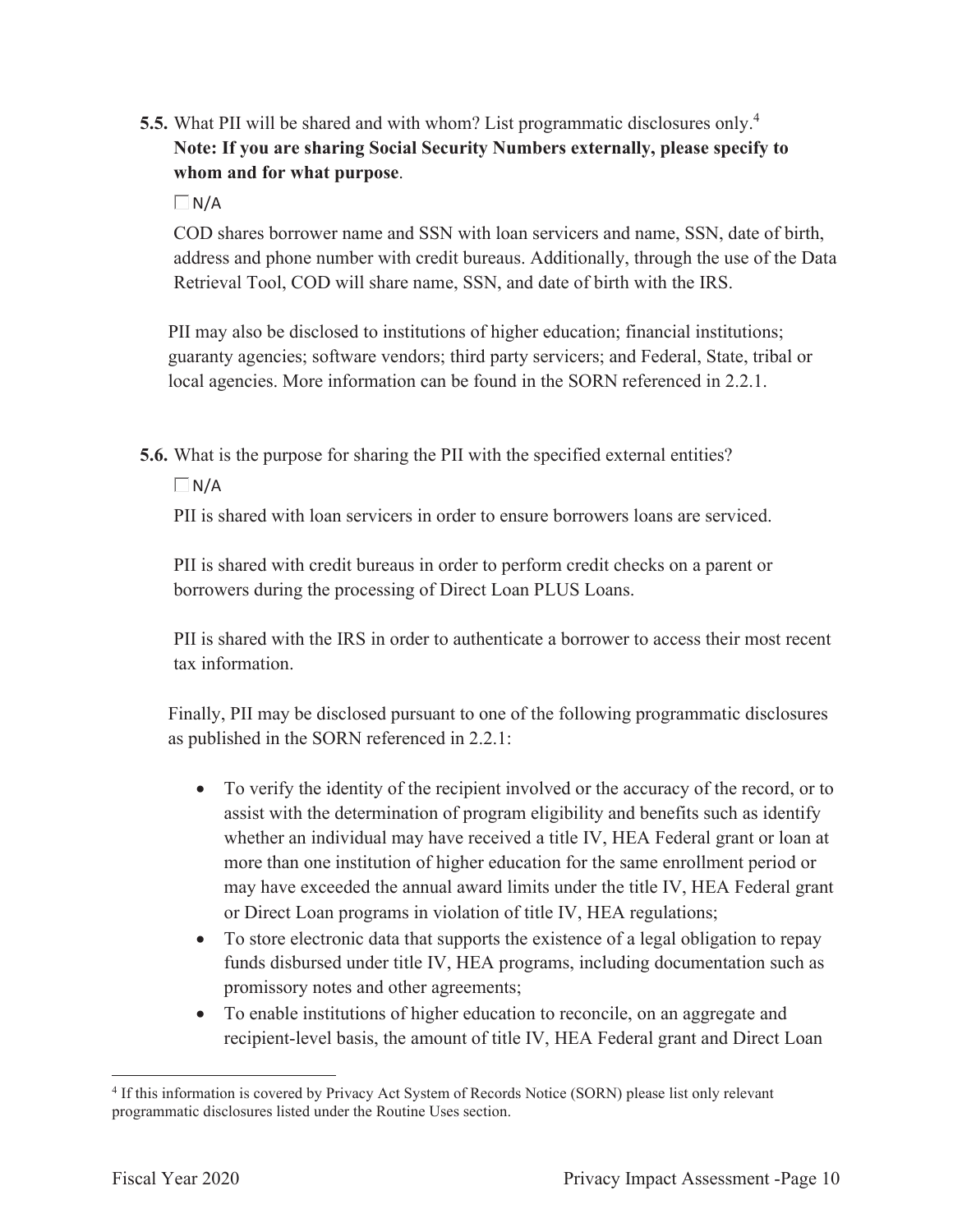funds that an institution received with the disbursements it made to, or on behalf of, eligible students and request online credit checks to determine the eligibility of applicants or borrowers for a title IV, HEA Federal Direct PLUS Loan;

- To assist individuals, institutions of higher education, third-party servicers, or software vendors with questions about a title IV, HEA Federal grant or loan,
- To support the investigation of possible fraud and abuse and to detect and prevent fraud and abuse in title IV, HEA Federal grant and loan programs,
- To assist institutions of higher education with student loan default prevention,
- To assist the Department in complying with requirements that limit eligibility for Direct Subsidized Loans, and for determining eligibility for a PLUS loan.
- **5.7.** Is the sharing with the external entities authorized?

 $\Box$ N/A Yes

**5.8.** Is the system able to provide and retain an account of any disclosures made and make it available upon request?

 $\Box N/A$ Yes

**5.9.** How is the PII shared with the external entity (e.g. email, computer match, encrypted line, etc.)?

 $\Box$ N/A

Information shared outside of the Department of Education is shared through secure encrypted transmission. External users (e.g., contractors, school financial aid officers) access our systems and data using a username and password from Access & Identity Management System (AIMS), and/or a Department of Education issued Personal Identity Verification (PIV) card. External partners use a secure data transmission of machine-to-machine transfer with external partners such as skip-tracing vendors.

**5.10.** Is the sharing pursuant to a Computer Matching Agreement (CMA), Memorandum of Understanding (MOU), or other type of approved sharing agreement with another agency?

 $\Box N/A$ 

Yes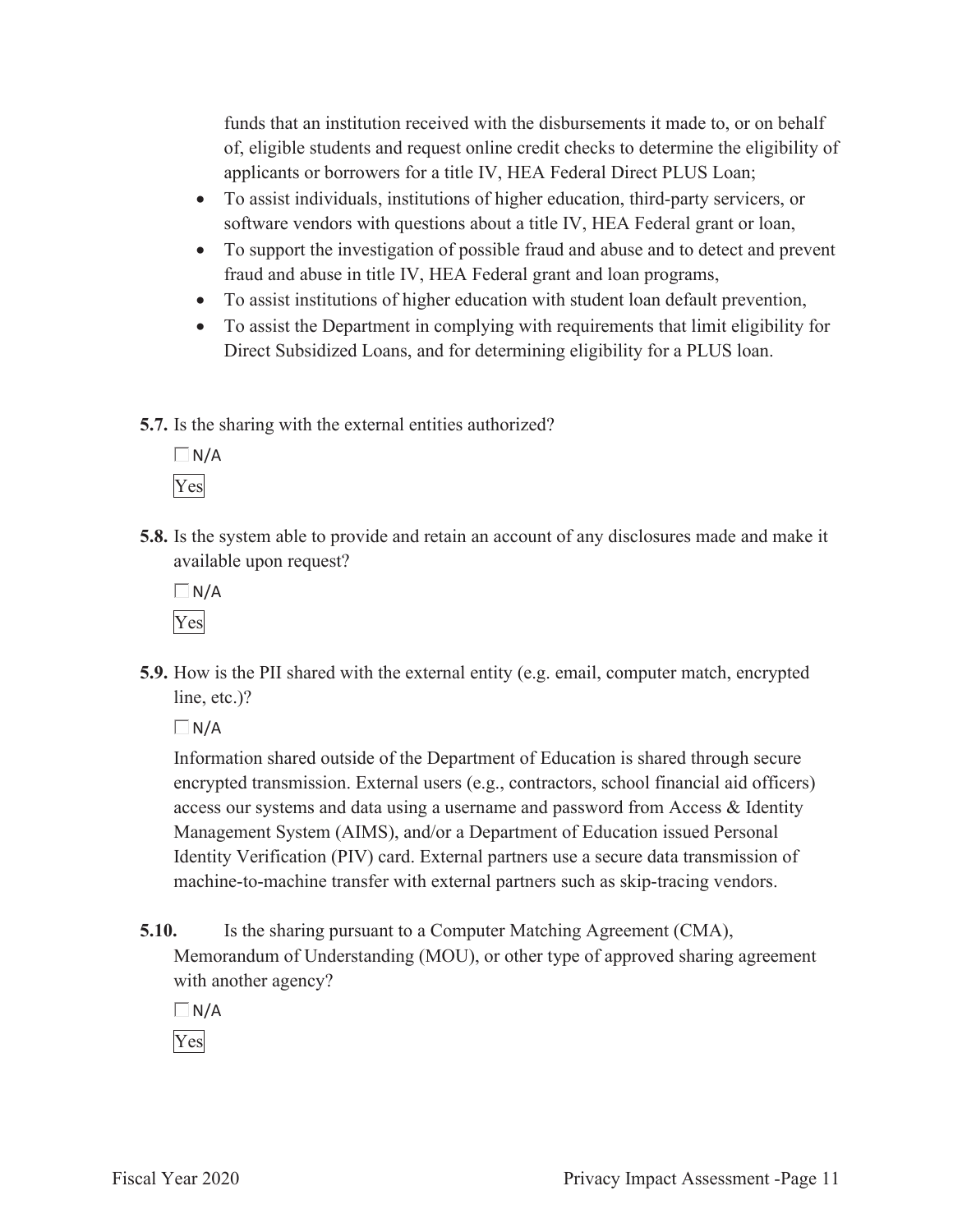**5.11.** Does the project place limitation on re-disclosure?

 $\Box N/A$ Yes

#### **6. Redress**

**6.1.** What are the procedures that allow individuals to access their own information?

Students/parents can log into www.studentaid.gov to access their information that is shared with COD by CPS.

Also, individuals may contact the system manager providing necessary particulars of your name, DOB, SSN, and any other identifying information requested by the Department to access their records.

**6.2.** What procedures are in place to allow the subject individual to correct inaccurate or erroneous information?

Students/parents can log into www.studentaid.ed.gov to correct inaccurate or erroneous information.

Individuals may also contact the system manager and provide your name, DOB, and SSN. Identify the specific items to be changed and provide a written justification for the change.

**6.3.** How does the project notify individuals about the procedures for correcting their information?

The SORN listed in Question 2.2, explain the procedures for correcting an individual's information.

#### *7.* **Safeguards**

#### *If you are unsure which safeguards will apply, please consult with your ISSO.*

**7.1.** Does the principal office work with their CSO/ISSO to build privacy & security into the system and build privacy extensions to the extent feasible?

Yes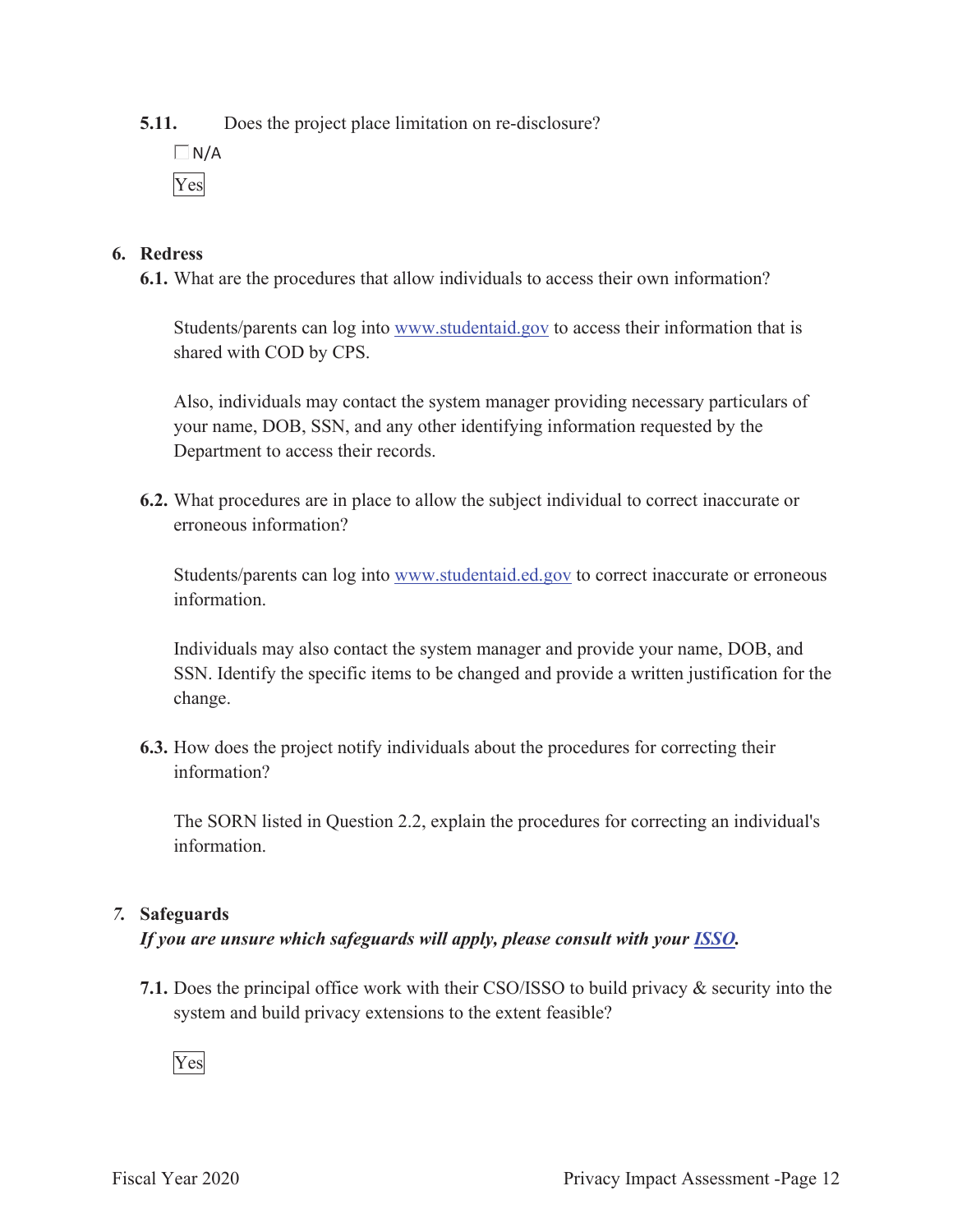**7.2.** Is an Authority to Operate (ATO) required?

Yes

**7.3.** Under NIST FIPS Pub. 199, what is the security categorization of the system: **Low, Moderate, or High?** 

 $\Box$  N/A Moderate

**7.4.** What administrative, technical, and physical safeguards are in place to protect the information?

Physical access to the sites of the Department's contractors, where this system is maintained, is controlled and monitored by security personnel who check each individual entering the buildings for his or her employee or visitor badge. All contract and Department personnel who have facility access and system access must undergo a security clearance investigation. Individuals requiring access to Privacy Act data are required to hold, at a minimum, a moderate-risk security clearance level. These individuals are required to undergo periodic screening at five-year intervals. In addition to undergoing security clearances, contract and Department employees are required to complete security awareness training on an annual basis.

Training is required to ensure that contract and Department users are appropriately trained in safeguarding Privacy Act data. The computer system employed by the Department offers a high degree of resistance to tampering and circumvention. This security system limits data access to Department and contract staff on a "need-to-know" basis and controls individual users' ability to access and alter records within the system. All users of this system of records are given unique user identification. The Department requires the enforcement of a complex password policy and two factor authentication. In addition to the enforcement of the complex password policy, users are required to change their password at least every 90 days in accordance with the Department's information technology standards.

Physical security of electronic data will be maintained in a secured data center, access to which is controlled by multiple access controls.

Cryptographic solutions are in place to prevent unauthorized disclosure of information and to protect the integrity of transmitted data and storage volumes are encrypted.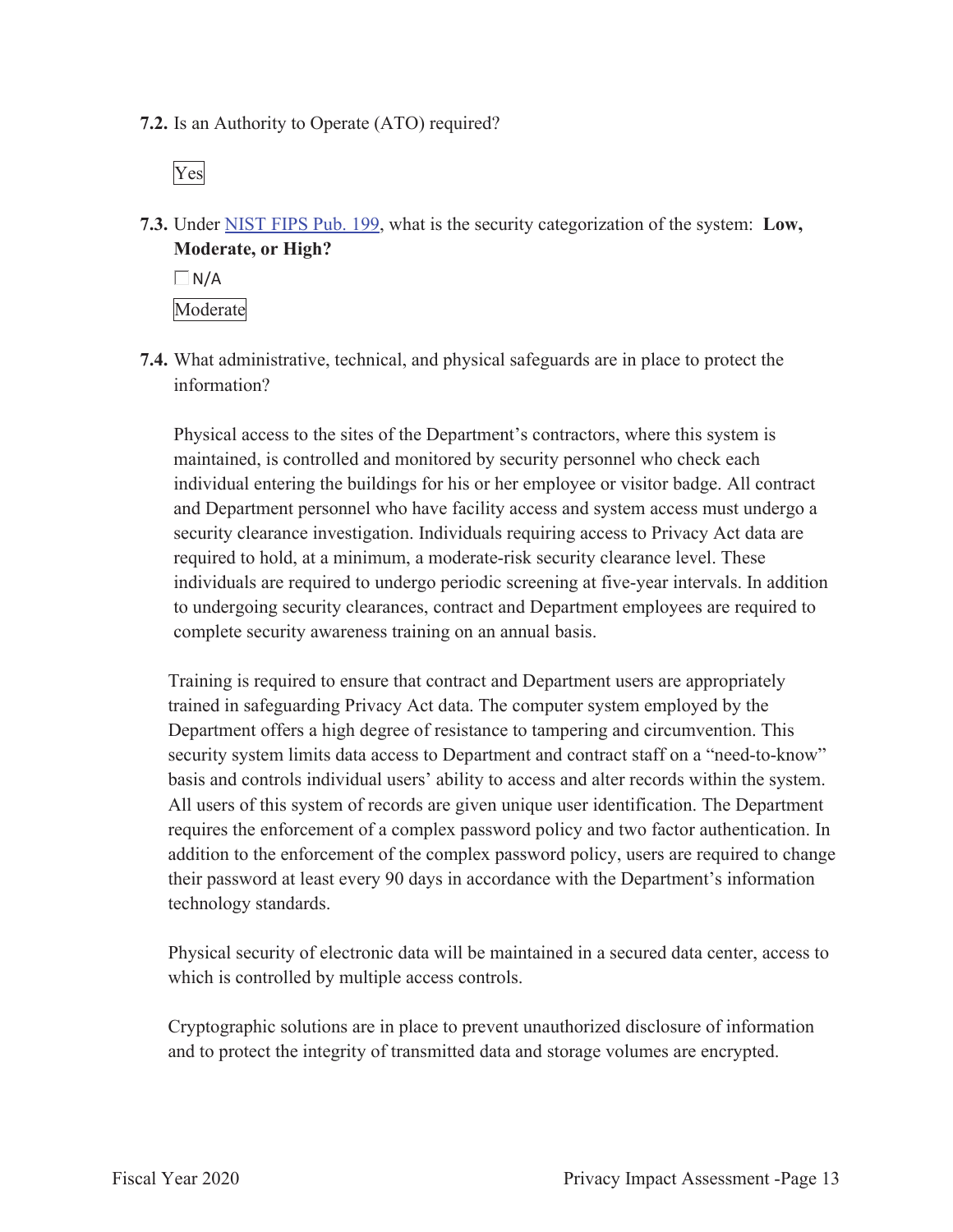**7.5.** Is the information in the system appropriately secured in accordance with the IT security requirements and procedures as required by Federal law and policy?

Yes

**7.6.** Has a risk assessment been conducted where appropriate security controls to protect against that risk have been identified and implemented?

Yes

**7.7.** Please describe any monitoring, testing or evaluation conducted on a regular basis to ensure the security controls continue to work properly at safeguarding the PII.

Monthly authenticated network and operating vulnerability scans are conducted to ensure the security of the COD network environment. Security audits are performed on an annual basis by authorized third parties to ensure the in-place controls are effectively securing the data. The COD application participates in the Ongoing Security Authorization (OSA) program. The objectives of OSA are to provide oversight and monitoring of the security controls in FSA information systems on an ongoing basis, inform the authorizing official (AO) when changes occur that might affect the security of a system, and inform risk-management decisions. FSA evaluates information about new threats and vulnerabilities as it becomes available, and adjusts security requirements or individual controls as needed to maintain authority to operate. This approach allows FSA to understand and respond to the fluctuations of its dynamic security risk posture and reduce inefficiencies in the traditional SA approach. OSA consists of security control assessments and remediation actions.

#### **8. Auditing and Accountability**

**8.1.** How does the system owner assess and ensure that the PII is used in accordance with stated practices in this PIA?

The system owner ensures the information is used in accordance with stated practices by confirming the privacy risks are properly assessed, ensuring Privacy Act records are maintained in accordance with the provisions of the Federal Records Act, Departmental policies, the Privacy Act and the published SORN, ensuring appropriate security and privacy controls are implemented to restrict access, and to properly manage and safeguard PII maintained within the system. The system owner participates in all major security and privacy risk briefings, meets regularly with the ISSO, and participates in FSA's Lifecycle Management Methodology (LMM), which addresses security and privacy risks throughout the systems' life cycle. Additionally, the system owner